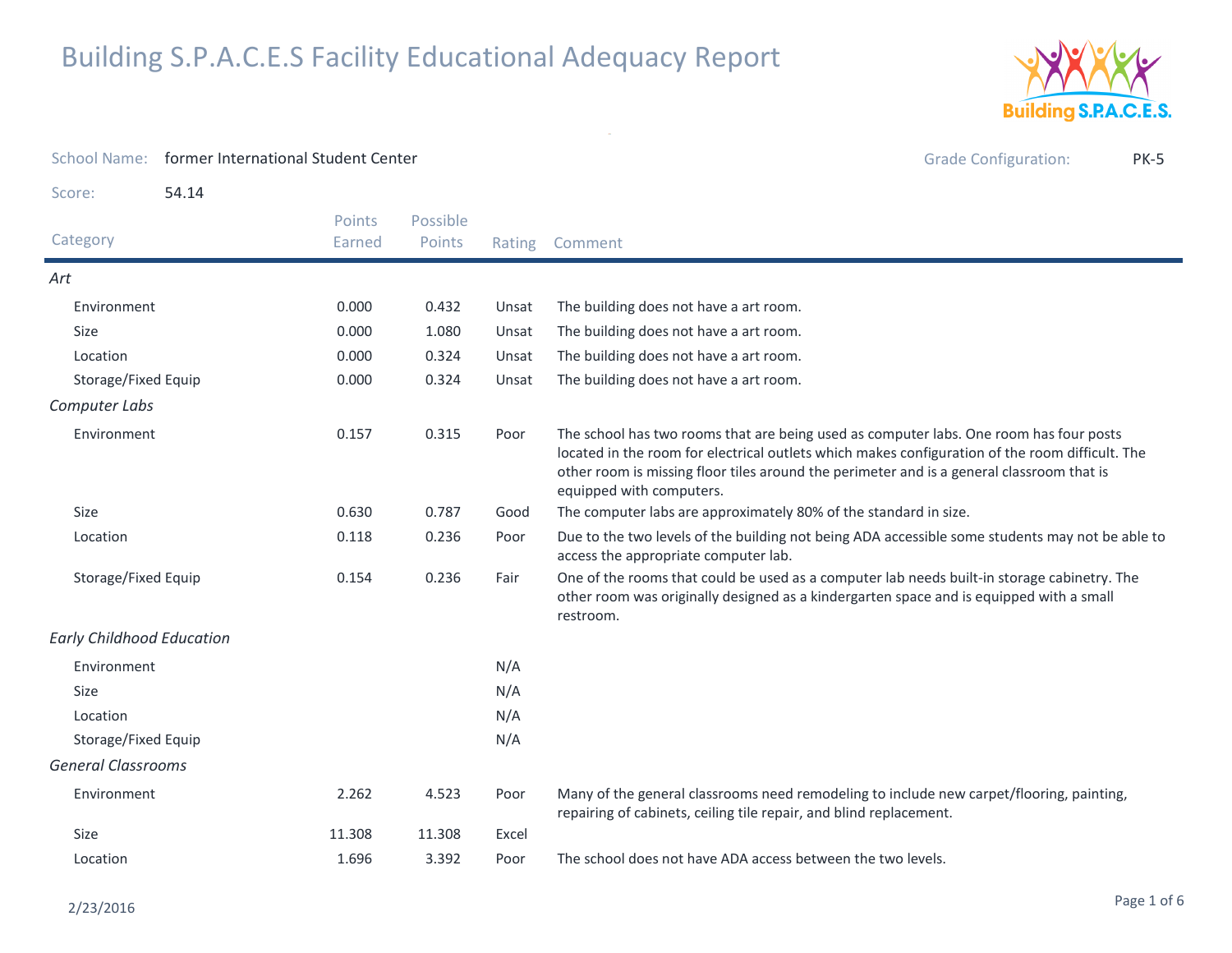

| <b>School Name:</b><br>former International Student Center |                                 |                  |                    |        | <b>Grade Configuration:</b><br><b>PK-5</b>                                                                                                                                                                                              |  |
|------------------------------------------------------------|---------------------------------|------------------|--------------------|--------|-----------------------------------------------------------------------------------------------------------------------------------------------------------------------------------------------------------------------------------------|--|
| Score:                                                     | 54.14                           |                  |                    |        |                                                                                                                                                                                                                                         |  |
| Category                                                   |                                 | Points<br>Earned | Possible<br>Points | Rating | Comment                                                                                                                                                                                                                                 |  |
| <b>General Classrooms</b>                                  |                                 |                  |                    |        |                                                                                                                                                                                                                                         |  |
| Storage/Fixed Equip                                        |                                 | 1.696            | 3.392              | Poor   | The cabinetry is in need of significant repair or replacement. Many of the cabinets have very<br>poor paint jobs in bright colors with unique designs. The classrooms are not equipped with sinks<br>with bubblers.                     |  |
| <b>Instructional Resource Rooms</b>                        |                                 |                  |                    |        |                                                                                                                                                                                                                                         |  |
| Environment                                                |                                 | 0.332            | 0.665              | Poor   | One of the classrooms has been divided into small office/instructional spaces. The small rooms<br>do not have adequate HVAC, and natural light. The walls are thin and would allow noise<br>infiltration between spaces.                |  |
| Size                                                       |                                 | 1.329            | 1.662              | Good   | The small spaces that are currently used as offices which could become instructional resource<br>spaces would accommodate small groups. The only other spaces that could be used for<br>instructional resources are general classrooms. |  |
| Location                                                   |                                 | 0.249            | 0.498              | Poor   | The students with mobility problems cannot access the upper level due to stairs.                                                                                                                                                        |  |
| Storage/Fixed Equip                                        |                                 | 0.249            | 0.498              | Poor   | The small rooms that have been developed do not have adequate storage cabinetry for supplies<br>and materials.                                                                                                                          |  |
|                                                            | Kindergarten & Pre-Kindergarten |                  |                    |        |                                                                                                                                                                                                                                         |  |
| Environment                                                |                                 | 0.192            | 0.385              | Poor   | The kindergarten classrooms need significant remodeling to include new carpet/flooring,<br>painting, repairing of cabinets, ceiling tile repair. The restrooms need to be remodeled and<br>updated.                                     |  |
| Size                                                       |                                 | 0.962            | 0.962              | Excel  |                                                                                                                                                                                                                                         |  |
| Location                                                   |                                 | 0.144            | 0.289              | Poor   | The kindergarten classrooms are located on the upper level and students with mobility problems<br>cannot access the media center, cafeteria, or gymnasium due to steps.                                                                 |  |
| Storage/Fixed Equip                                        |                                 | 0.144            | 0.289              | Poor   | The kindergarten classrooms do not have sinks with a bubbler. They have limited storage and<br>one of the restrooms has a large piece of electrical equipment located in the restroom area<br>which makes the restrooms not accessible. |  |
| <b>Learning Environment</b>                                |                                 |                  |                    |        |                                                                                                                                                                                                                                         |  |
| Learning Style Variety                                     |                                 | 0.000            | 4.615              | Unsat  | The school does not have any spaces that were originally designed for small group, large group,<br>or individualized instruction.                                                                                                       |  |

 $\mathcal{A}(\mathcal{A})$  and  $\mathcal{A}(\mathcal{A})$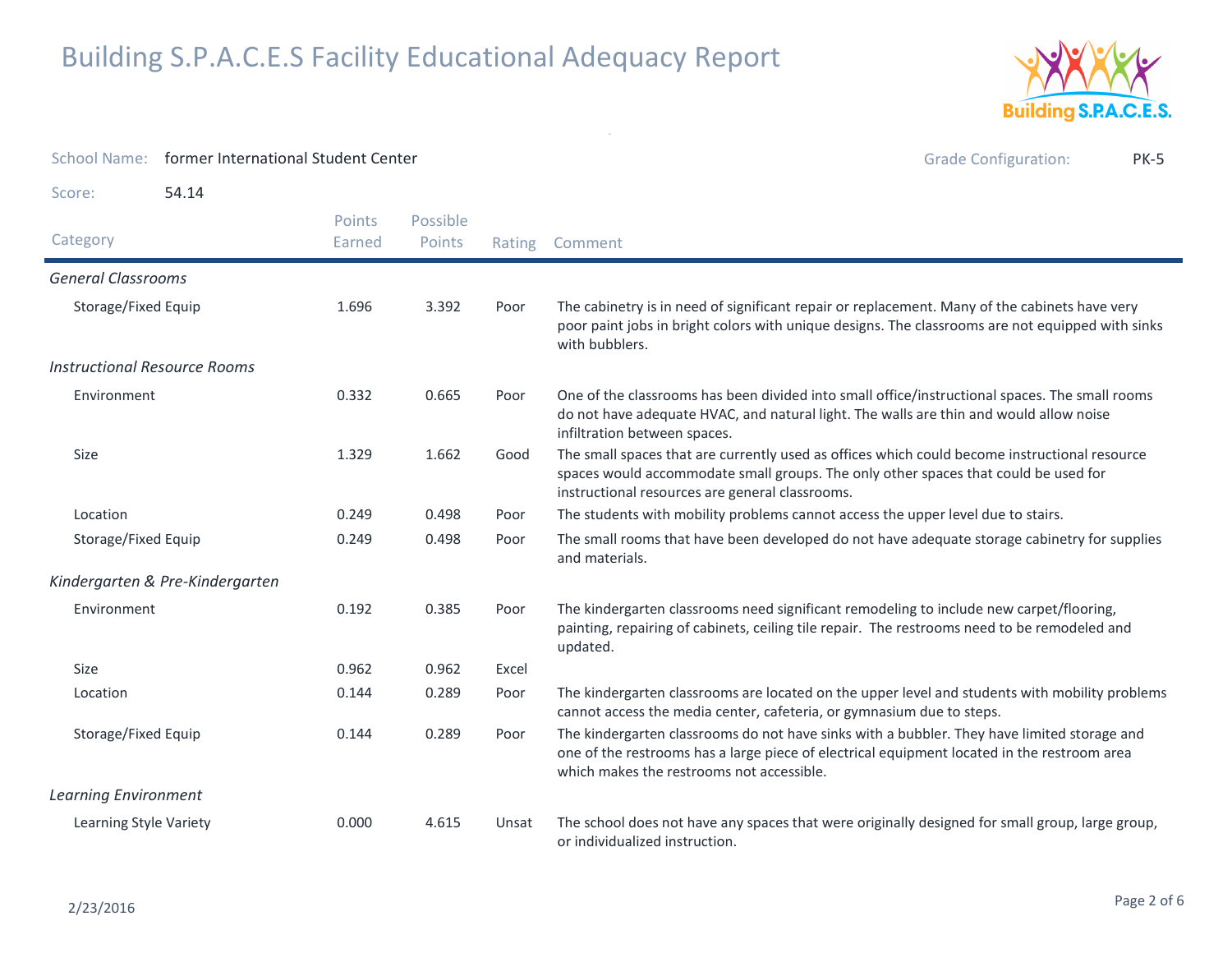

| <b>School Name:</b>         | former International Student Center |                  |                    |        | <b>Grade Configuration:</b><br>PK-5                                                                                                                                                                                                                                                                                                                                                                                                                                                                                                 |
|-----------------------------|-------------------------------------|------------------|--------------------|--------|-------------------------------------------------------------------------------------------------------------------------------------------------------------------------------------------------------------------------------------------------------------------------------------------------------------------------------------------------------------------------------------------------------------------------------------------------------------------------------------------------------------------------------------|
| Score:                      | 54.14                               |                  |                    |        |                                                                                                                                                                                                                                                                                                                                                                                                                                                                                                                                     |
| Category                    |                                     | Points<br>Earned | Possible<br>Points | Rating | Comment                                                                                                                                                                                                                                                                                                                                                                                                                                                                                                                             |
| <b>Learning Environment</b> |                                     |                  |                    |        |                                                                                                                                                                                                                                                                                                                                                                                                                                                                                                                                     |
| <b>Interior Environment</b> |                                     | 0.000            | 1.846              | Unsat  | The interior of the school is in need of significant updating and renovation. The storage cabinets<br>are in disrepair and painted multiple colors. The flooring needs significant repair particularly the<br>carpet needs to be replaced. The building needs to be repainted. There are drips from the HVAC<br>system. The HVAC is not a consistent throughout the building. Some spaces utilize window air<br>conditioners. Some ceiling tiles need to be replaced. The window blinds needs significant repair<br>or replacement. |
| <b>Exterior Environment</b> |                                     | 0.692            | 1.385              | Poor   | The school sits on an extremely small lot which is located on a major roadway. Traffic access to<br>the building is difficult. The school does not have physical space for play fields or playground<br>equipment.                                                                                                                                                                                                                                                                                                                  |
| Environment                 |                                     | 0.450            | 0.900              | Poor   | The carpet in the media center is extremely worn and multicolored in places. It needs to be<br>totally replaced.                                                                                                                                                                                                                                                                                                                                                                                                                    |
| <b>Media Center</b>         |                                     |                  |                    |        |                                                                                                                                                                                                                                                                                                                                                                                                                                                                                                                                     |
| <b>Size</b>                 |                                     | 0.000            | 2.249              | Unsat  | The media center is 39% of the standard for an elementary school media center.                                                                                                                                                                                                                                                                                                                                                                                                                                                      |
| Location                    |                                     | 0.337            | 0.675              | Poor   | The media center cannot be accessed by students in a wheelchair.                                                                                                                                                                                                                                                                                                                                                                                                                                                                    |
| Storage/Fixed Equip         |                                     | 0.540            | 0.675              | Good   |                                                                                                                                                                                                                                                                                                                                                                                                                                                                                                                                     |
| Music                       |                                     |                  |                    |        |                                                                                                                                                                                                                                                                                                                                                                                                                                                                                                                                     |
| Environment                 |                                     | 0.000            | 0.684              | Unsat  | The school does not have a music room.                                                                                                                                                                                                                                                                                                                                                                                                                                                                                              |
| Size                        |                                     | 0.000            | 1.709              | Unsat  | The school does not have a music room.                                                                                                                                                                                                                                                                                                                                                                                                                                                                                              |
| Location                    |                                     | 0.000            | 0.513              | Unsat  | The school does not have a music room.                                                                                                                                                                                                                                                                                                                                                                                                                                                                                              |
| Storage/Fixed Equip         |                                     | 0.000            | 0.513              | Unsat  | The school does not have a music room.                                                                                                                                                                                                                                                                                                                                                                                                                                                                                              |
| <b>Performing Arts</b>      |                                     |                  |                    |        |                                                                                                                                                                                                                                                                                                                                                                                                                                                                                                                                     |
| Environment                 |                                     | 0.363            | 0.558              | Fair   | The stage is located at the end of the cafeteria. It is not ADA accessible. It has a leaky HVAC<br>system that is dropping water in the buckets on the stage.                                                                                                                                                                                                                                                                                                                                                                       |
| <b>Size</b>                 |                                     | 1.395            | 1.395              | Excel  |                                                                                                                                                                                                                                                                                                                                                                                                                                                                                                                                     |
| Location                    |                                     | 0.209            | 0.418              | Poor   | The cafetorium/stage cannot be accessed by children in wheelchairs.                                                                                                                                                                                                                                                                                                                                                                                                                                                                 |
| Storage/Fixed Equip         |                                     | 0.000            | 0.418              | Unsat  | The stage does not have any built-in storage.                                                                                                                                                                                                                                                                                                                                                                                                                                                                                       |

 $\sim$ 

#### 2/23/2016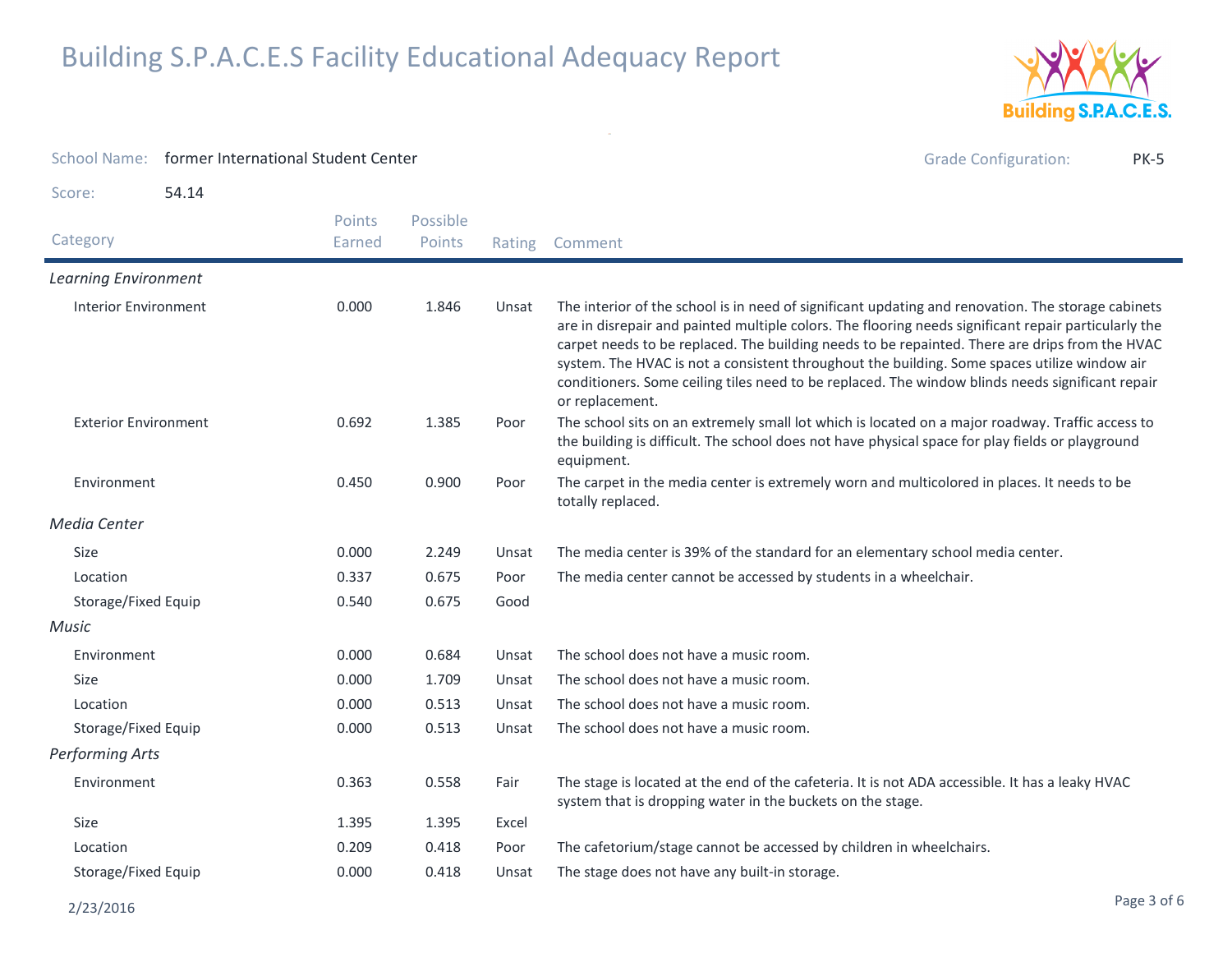

| <b>School Name:</b>             | former International Student Center |                  |                    |        | <b>Grade Configuration:</b><br><b>PK-5</b>                                                                                                                                                                                                                                |
|---------------------------------|-------------------------------------|------------------|--------------------|--------|---------------------------------------------------------------------------------------------------------------------------------------------------------------------------------------------------------------------------------------------------------------------------|
| Score:                          | 54.14                               |                  |                    |        |                                                                                                                                                                                                                                                                           |
| Category                        |                                     | Points<br>Earned | Possible<br>Points | Rating | Comment                                                                                                                                                                                                                                                                   |
| <b>Physical Education</b>       |                                     |                  |                    |        |                                                                                                                                                                                                                                                                           |
| Environment                     |                                     | 1.418            | 1.772              | Good   | The gymnasium is in a separate building from the main building. It is not air-conditioned.                                                                                                                                                                                |
| Size                            |                                     | 4.431            | 4.431              | Excel  |                                                                                                                                                                                                                                                                           |
| Location                        |                                     | 0.665            | 1.329              | Poor   | Students in wheelchairs cannot access the gymnasium from the upper level of the building<br>without going outside and going around the building on the sidewalk.                                                                                                          |
| Storage/Fixed Equip             |                                     | 1.063            | 1.329              | Good   | The gymnasium does not have adequate storage for physical education equipment.                                                                                                                                                                                            |
| <b>Science</b>                  |                                     |                  |                    |        |                                                                                                                                                                                                                                                                           |
| Environment                     |                                     | 0.000            | 0.462              | Unsat  | The school does not have a science classroom.                                                                                                                                                                                                                             |
| Size                            |                                     | 0.000            | 1.154              | Unsat  | The school does not have a science classroom.                                                                                                                                                                                                                             |
| Location                        |                                     | 0.000            | 0.346              | Unsat  | The school does not have a science classroom.                                                                                                                                                                                                                             |
| Storage/Fixed Equip             |                                     | 0.000            | 0.346              | Unsat  | The school does not have a science classroom.                                                                                                                                                                                                                             |
|                                 | Self-Contained Special Education    |                  |                    |        |                                                                                                                                                                                                                                                                           |
| Environment                     |                                     | 0.000            | 0.443              | Unsat  | The school building does not have a self-contained special education classroom.                                                                                                                                                                                           |
| <b>Size</b>                     |                                     | 0.000            | 1.108              | Unsat  | The school building does not have a special education self-contained classroom.                                                                                                                                                                                           |
| Location                        |                                     | 0.000            | 0.332              | Unsat  | The building does not have a self-contained special education classroom                                                                                                                                                                                                   |
| Storage/Fixed Equip             |                                     | 0.000            | 0.332              | Unsat  | The building does not have a self-contained special education classroom.                                                                                                                                                                                                  |
| <b>Non-Instructional Spaces</b> |                                     |                  |                    |        |                                                                                                                                                                                                                                                                           |
| Administration                  |                                     | 1.181            | 2.361              | Poor   | The administrative area does not have a conference room, a work room for staff, or adult<br>restrooms. The HVAC is a window unit. In order to access mailboxes all faculty must walk<br>through the reception area. The locked storage room is small.                     |
| Cafeteria                       |                                     | 4.615            | 4.615              | Excel  | The school does have a cafeteria that is large enough to accommodate an elementary school<br>population.                                                                                                                                                                  |
| Food Service and Prep           |                                     | 0.000            | 5.727              | Unsat  | A portion of the kitchen has been walled off into a general use area. The school is left with a<br>small kitchen that is a serve only facility. If the school were to be used an elementary school the<br>serve only kitchen would not be adequate in size and equipment. |

the contract of the contract of the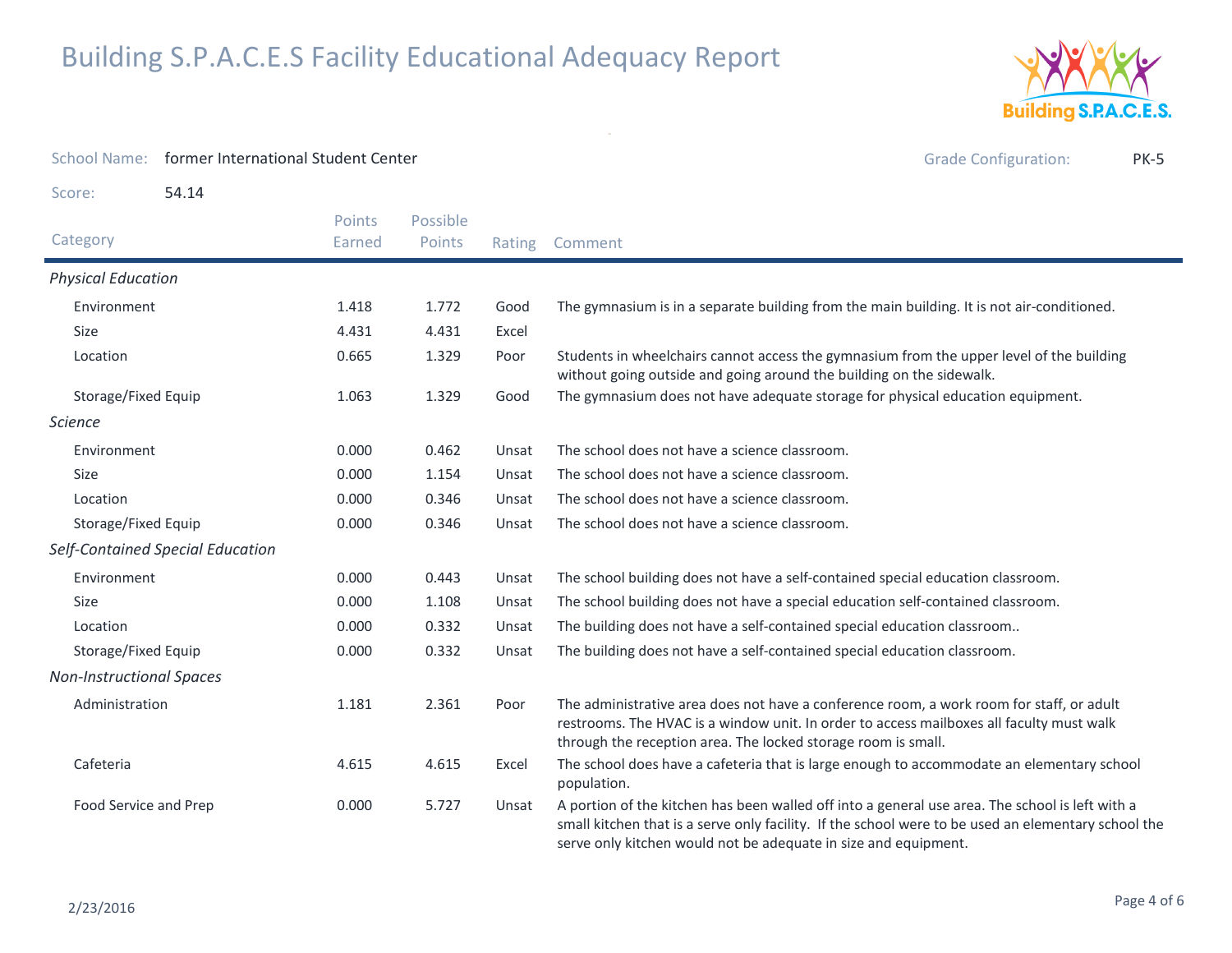

| <b>School Name:</b>             | former International Student Center |                  |                    |                                                                                                                                                                 | <b>Grade Configuration:</b><br><b>PK-5</b>                                                                                                                                                                                                                                                                                                                                                                                                                                |
|---------------------------------|-------------------------------------|------------------|--------------------|-----------------------------------------------------------------------------------------------------------------------------------------------------------------|---------------------------------------------------------------------------------------------------------------------------------------------------------------------------------------------------------------------------------------------------------------------------------------------------------------------------------------------------------------------------------------------------------------------------------------------------------------------------|
| Score:                          | 54.14                               |                  |                    |                                                                                                                                                                 |                                                                                                                                                                                                                                                                                                                                                                                                                                                                           |
| Category                        |                                     | Points<br>Earned | Possible<br>Points | Rating                                                                                                                                                          | Comment                                                                                                                                                                                                                                                                                                                                                                                                                                                                   |
| <b>Non-Instructional Spaces</b> |                                     |                  |                    |                                                                                                                                                                 |                                                                                                                                                                                                                                                                                                                                                                                                                                                                           |
| Clinic                          |                                     | 0.270            | 0.540              | Poor                                                                                                                                                            | There is a space that was designed as a clinic. It is very small and does not provide space for two<br>cots, and an office area. It is not equipped with an ADA restroom.                                                                                                                                                                                                                                                                                                 |
| Counseling                      |                                     | 0.000            | 0.270              | Unsat                                                                                                                                                           | The school does not have an office that was designed as a counseling office. Some of the<br>temporary office spaces that have been created could possibly house a counseling office. It<br>would not have a reception area, conference room, or adequate storage for student records.                                                                                                                                                                                     |
|                                 | <b>Custodial and Maintenance</b>    | 0.300            | 0.462              | Fair                                                                                                                                                            | The custodial closets are equipped with wall-mounted sinks and are not properly ventilated.<br>There is not a receiving area with appropriate shelving.                                                                                                                                                                                                                                                                                                                   |
| <b>Student Restrooms</b>        |                                     | 0.409            | 0.819              | Poor                                                                                                                                                            | The restrooms have not been renovated since the building was built in 1956. They need<br>significant renovation and updating.                                                                                                                                                                                                                                                                                                                                             |
| Faculty Work Space and Toilets  |                                     | 0.585            | 1.170              | Poor                                                                                                                                                            | The school does have a faculty lounge/small workroom. It is small in size and has only one<br>restroom.                                                                                                                                                                                                                                                                                                                                                                   |
| <b>Outside Spaces</b>           |                                     |                  |                    |                                                                                                                                                                 |                                                                                                                                                                                                                                                                                                                                                                                                                                                                           |
| Vehicular Traffic               |                                     | 0.923            | 1.846              | Poor                                                                                                                                                            | The parent and bus drop off zones are located in front of the building. They are in conjunction<br>with the main parking lot. The school is located on a very busy multiple lane street and if parents<br>or buses were required to line up on the street it would cause significant congestion. If the<br>school was to be used as an elementary school the cars and buses would line up on the busy<br>street in front of the school because the loading zone is small. |
| <b>Pedestrian Traffic</b>       |                                     | 0.449            | 0.898              | Poor                                                                                                                                                            | Because of the location of the building in relationship to a major multiple lane roadway,<br>pedestrians crossing the main road is a significant concern. If the school were to become an<br>elementary school the pedestrian crossings in front of the building would need to be enhanced<br>for safety.                                                                                                                                                                 |
| Parking                         |                                     | 0.375            | 0.750              | Poor                                                                                                                                                            | The school does not have adequate parking in front of the building. There is a large parking lot<br>behind the building. Individuals can only reach the school from the lower parking lot by either<br>walking up the access road or climbing a significant stairway.                                                                                                                                                                                                     |
| Play Areas<br>0.000             |                                     | 2.161            | Unsat              | The school does not have a large enough area for playground equipment. The site is limited to<br>1000 ft. <sup>2</sup> of grass, and a hard surface play court. |                                                                                                                                                                                                                                                                                                                                                                                                                                                                           |
| Safety and Security             |                                     |                  |                    |                                                                                                                                                                 |                                                                                                                                                                                                                                                                                                                                                                                                                                                                           |
| Fencing                         |                                     | 0.000            | 0.694              | Unsat                                                                                                                                                           | The school does not have any security fencing.                                                                                                                                                                                                                                                                                                                                                                                                                            |

 $\sim$ 

#### 2/23/2016